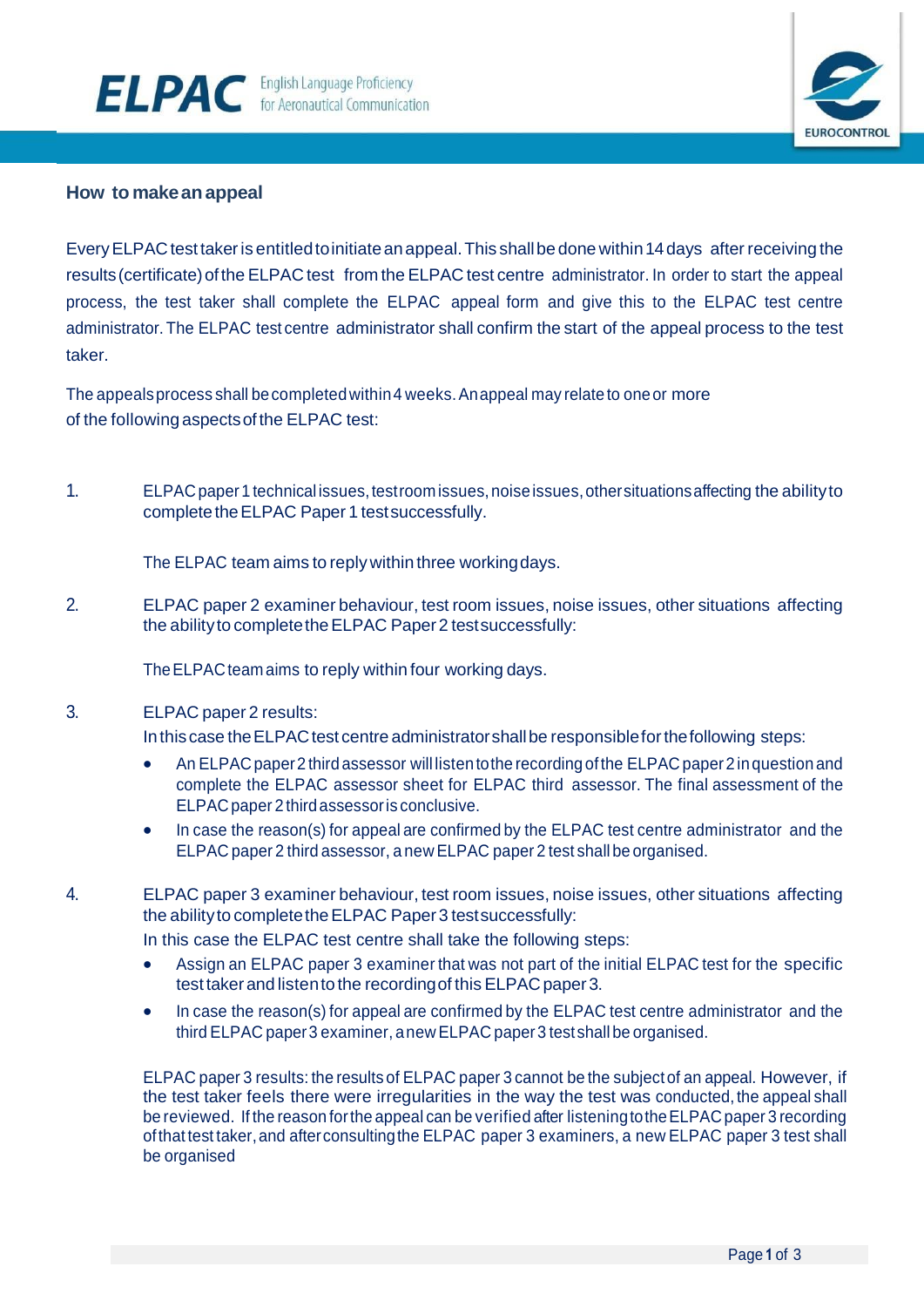



## ELPACappealform

| ELPACcandidatename:         |              |                     |              |
|-----------------------------|--------------|---------------------|--------------|
| <b>ELPAC</b> test centre:   |              |                     |              |
| <b>ELPAC</b> test date:     | Date Paper 1 | Date Paper 2        | Date Paper 3 |
| Appeal date:                |              | Candidate signature |              |
|                             |              |                     |              |
| Appeal form accepted<br>by: | <b>Name</b>  | <b>Date</b>         | Signature    |

| Reason(s) for appeal. |  |
|-----------------------|--|
|-----------------------|--|

Please specify what happened and how you think your ELPAC test has been affected: